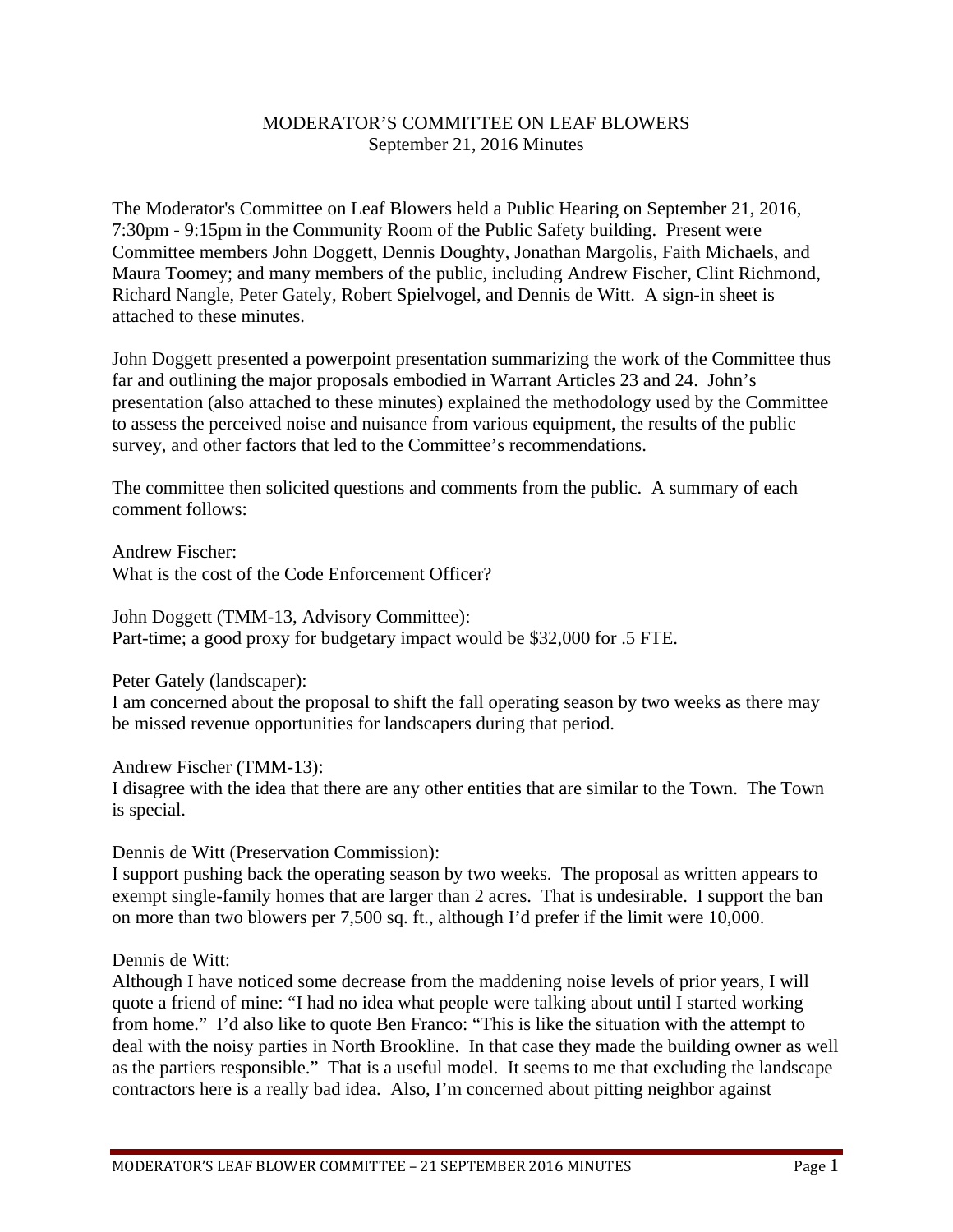neighbor, especially given the provision which requires people to identify themselves and not remain anonymous. (This position was seconded by several members of the public.)

John Doggett:

Yes, our goal was admirable but the mechanism may be deficient. This [requiring selfidentification] will be up for reconsideration.

Robert Spielvogel (landscaper): How will the Code Enforcement Officer determine compliance of leaf blower decibel levels?

John Doggett: DPW measurement or a manufacturer's sticker, just as today.

Robert Spielvogel: But there are "compliant" machines that seem noisier than 67dB in my neighborhood right now.

Robert Ferre (landscaper):

The primary changes here are lot size and quantity of blowers. This seems doable.

Faith Michaels (TMM-5):

Yes, one of the things we are attempting to do is get "three guys with three blowers off a postage stamp lot."

Juvalio ??? (landscaper, worked 1.5 years in Brookline):

I know about the existing ban and try to respect it. I like the changes to make the homeowner responsible. It is the homeowner, after all, who is responsible for the terms of the contract. In my experience there are several homeowners who insist that the laborers use leaf blowers even if the contract says no; therefore fining the homeowners is a good remedy.

Robert Ferre (landscaper):

I've talked with some of my clients about cost, etc. Everyone wants to live in peace. We do try to be responsive to complaining neighbors and the impact is that it may cost the client more money.

Jon Margolis (TMM-7): Do you use more powerful machines in other communities?

Robert Ferre: Yes.

Rich Nangle (TMM-15): I've got a neighbor near me who has nine acres, residential. Your bylaw would make this legal. I finally got them to move to electric from gas after years of discussion. Finally things are quieter and we have a victory. But come September 15 I hear it again because they're using gas powered again. Your bylaw as written right now rolls this back and allows the major landowners in the town to make noise that the hoi polloi cannot.

John Doggett: What if we restored the residential restrictions on large lots?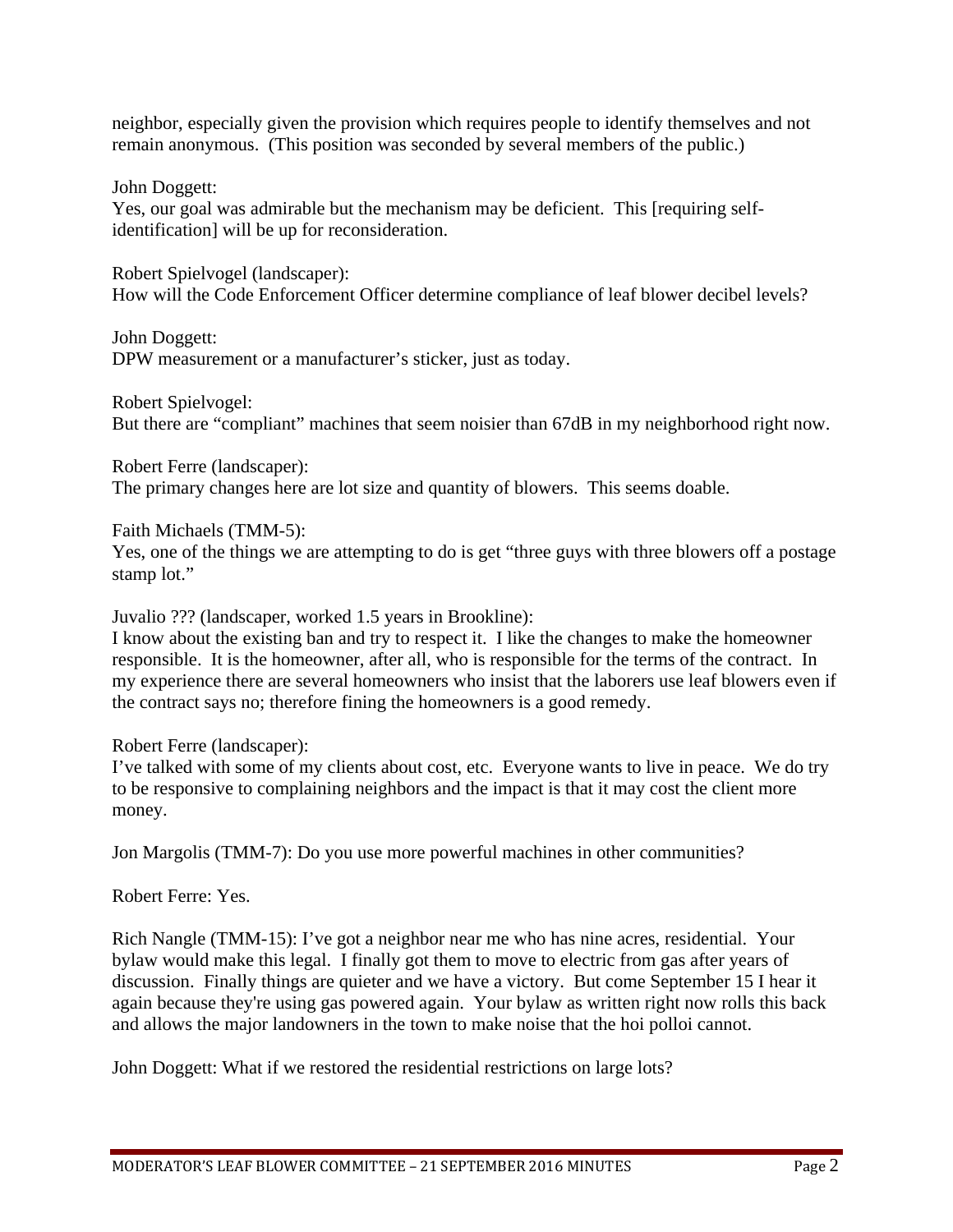Rich Nangle: Yeah, that would be great.

John Doggett took the opportunity to explain the concept of "standing" as described by the Police Department, and there was a discussion regarding the pros and cons of requiring people to live in the communities they report violations in.

### Andrew Fischer:

It seems like we're missing one of the real points here. I recommend Naomi Klein's book "This Changes Everything." There is a disproportionate contribution to climate change based on wealth. A variety of things contribute to global warming: yachts, private planes, etc.

#### John Doggett:

How is this relevant to Warrant Articles 23 and 24?

Andrew Fischer:

We haven't been talking about unnecessary emissions of carbon. We can't do without power plants. We can do without leaf blowers cleaning the sidewalk in the middle of the summer.

This led to a discussion of when leaf blower usage could be considered a "need," with no real agreement among the participants.

## Clint Richmond (TMM-6, co-chair Green Caucus):

My overall comment is that this committee was formed to restrict leaf blower usage but this committee is expanding leaf blower usage. I am concerned about the 5 acre to 2 acre change and this more than offsets dialing back the hours on weekends. I don't like the idea that leaf blowers can run on Christmas. I don't like fining the homeowner. I don't think there is a problem with the existing Police response. I think that enforcement of the gas restriction is simple. I don't like the idea of a Code Enforcement Officer. Noise is an environmental problem. Large sources of noise impact the entire habitat. Nature is normally quiet and we are not making it our goal to have a quieter Brookline. We can't legislate traffic very easily. There's noise that's controllable and there's noise that's not.

## Jon Margolis:

The previous Warrant Article was going to go down to defeat; that's where this committee came from. We can all agree that we'd be better off if things were quiet. And some will say "what about weed-whackers." The fact is that in Brookline — and remember that I was a co-sponsor of the original LB article that failed — there is not the political constituency to ban leaf blowers or to limit them more than they're limited now. It's a laudable goal but what needs to be educated is the community of Brookline. A large portion of the community wants their property groomed in a certain way. Look: I would like to be able to ban the use of leaf blowers for sweeping walks that aren't covered with leaves. I hate it when I see leaf blowers on Newbury Street. But as a practical matter it's really not possible to restrict use that way. We don't have the municipal resources or will. What we've been trying to do here is come up with practical ways to improve the situation. Education vs. enforcement, having regard to the political will in Brookline, and with a nod to the practical realities in the Town.